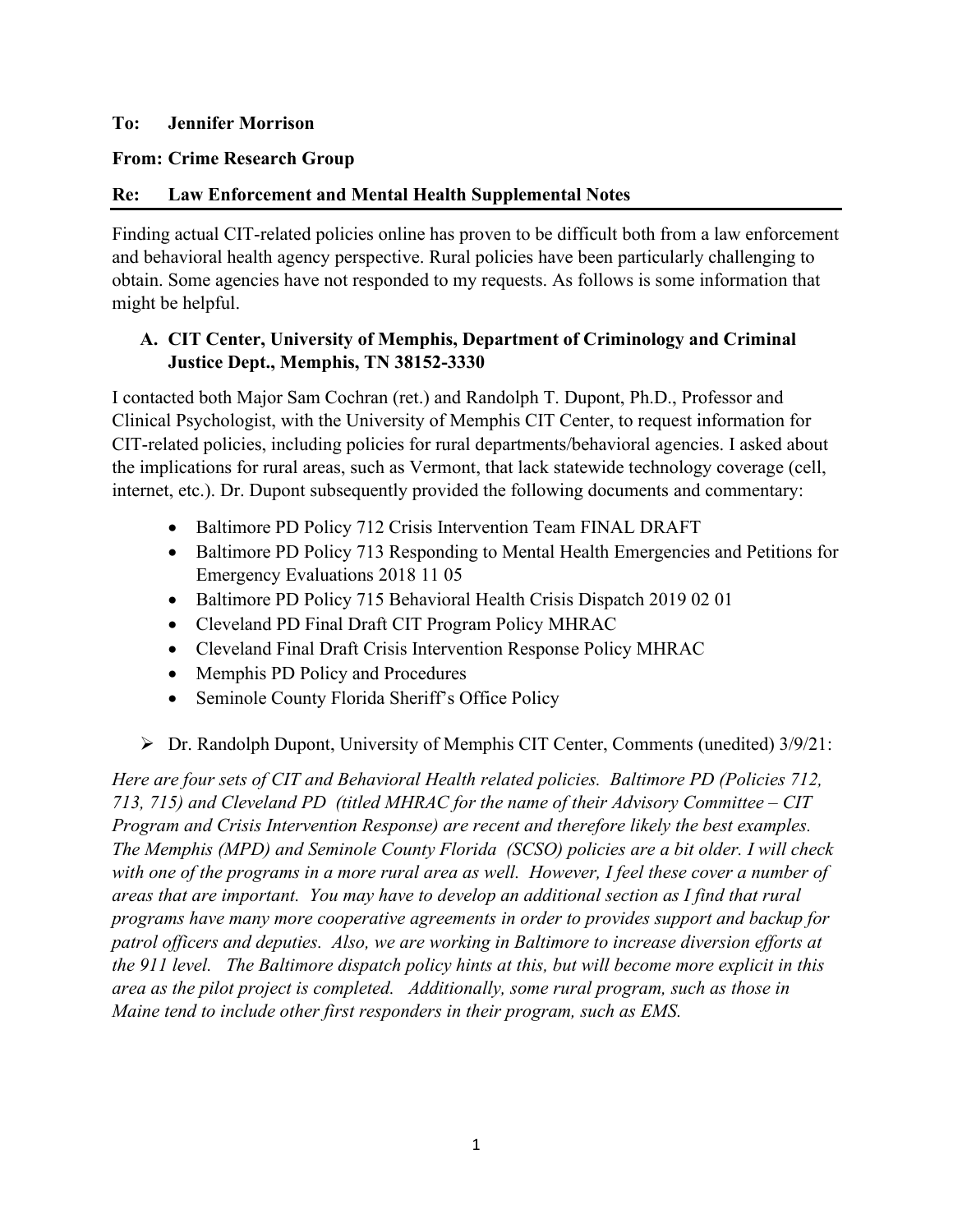*Let's talk as well. What would be a good time for you? Thursday afternoon looks good on my end.* 

*Randy*

Randolph Dupont, PhD Professor and Clinical Psychologist University of Memphis [rdupont@memphis.edu](mailto:rdupont@memphis.edu)

# **B. Behavioral Health Response Team, Providence, RI**

I again reviewed the webinar, "Operationalizing SPI principles into Agency Practice." (2021 SPI National Meeting Plenary Session, January 27, 2021). The webinar, in part, related to collaboration among Providence Rhode Island PD, Roger Williams University, and The Providence Center, resulting in the development of the Behavioral Health Response Team. I contacted webinar presenter, Stephanie Manzi, Professor of Criminal Justice at Roger Williams University to ask for the best police department contact for purposes of obtaining the underlying policy for the team. She responded via email and copied Captain Henry Remolina of the Providence Police Dept. and Jackie Mancini-Geer of The Providence Center on the message. I received responses from both Captain Remolina and Jackie Mancini-Geer.

Jackie Mancini-Geer, The Providence Center, Comments (unedited) 3/9/21:

*Hi Monica,*

*I'm afraid there is no official policy outlining the partnership that would be informative to you programmatically. However, The Providence Center and Providence Police have worked together for over a decade and we have learned a great deal along the way. I would be happy to meet with you to discuss further and answer any questions you might have. Although I'd prefer a trip to the Green Mountains, a phone call or Zoom meeting might be more practical. I could be available 3/11 9a-1pm, 3/12 9a-2pm, 3/16 1pm-5pm, or 3/19 9am-1pm. Please let me know if any of those times would work for you.*

*Jackie*

Jacqueline Mancini-Geer, LMHC, CRC, QMHP Director of Acute Care The Providence Center Office 401-383-4769 Work Cell 401-374-6143 Fax 401-276-4111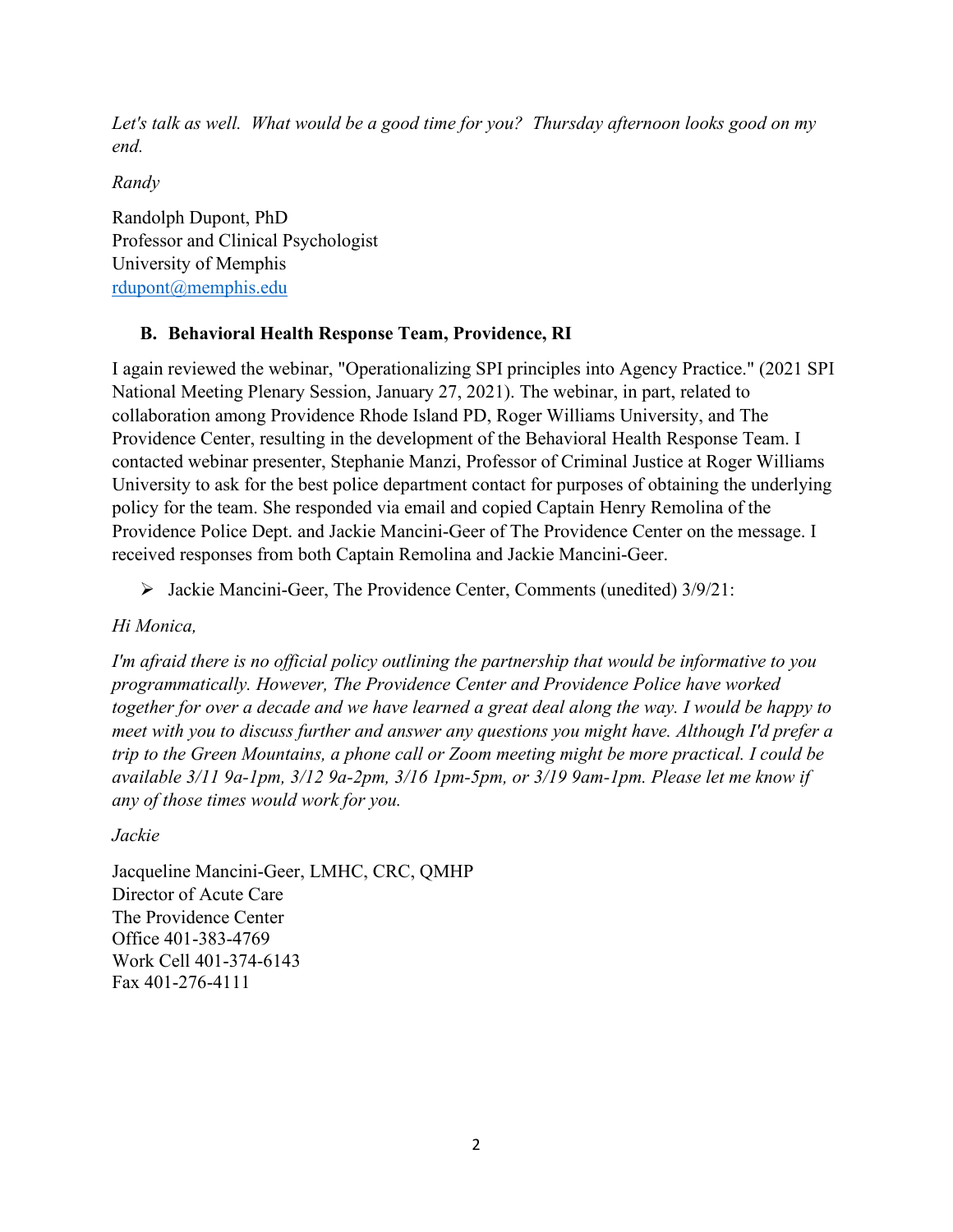Captain Henry Remolina, Providence RI Police Department, Comments (unedited) 3/10/21:

*The Providence police department and The Providence Center have a Memorandum Of Agreement (MOA), this document talks about liability, scope of work, periods of performance, and payment. The MOA was drafted on 05/02/18 and it is a 10 page document. I apologize for the delay the officer in charge of that office is out on vacation.*

Note: I have asked Capt. Remolina for a copy of the MOA.

## **C. Lutheran Family Services, Targeted Adult Service Coordination (TASC), Lincoln, NE, Director Arnold A. Remington, MA, LIMHP, CPC**

I contacted Arnold Remington, with whom I had previously spoken (see TASC Remington Discussion Notes, 3-5-21). I asked if he could direct me to the rural police departments with which he works so that I could inquire about policies. He indicated that since he already knew the personnel, he would make the contact for me.

Arnold A. Remington, MA, LIMHP, CPC, Director TASC, Comments (unedited) 3/10/21

*Monica,*

*Well I reached out to 3 of my larger departments and it was as expected. I was told by all 3 that it is part of training of officers but not a written policy. Officers are trained on resources and then it is their discretion on what to use. As I mentioned that is how we set the TASC program up. Some departments do have the practice that all mental health calls go to TASC first but again it's a practice, not a written policy. Some departments the officers initiate the call while others have dispatchers do it.* 

*As for as what you are working on, I think you have to ask, Are you looking to do something similar or Are you looking to make a standard practice that officers must use the resource. If that is the case, I would use their language for Standard Operating Procedures (SOP) to craft a policy. The challenge will be the size of the department will impact the policy i.e. if you are the only officer on duty and the crisis team is 2 hours out, it may not be a good policy that encourages officers to use the resource. As the officer will view it as extra work but if the officer has a choice to call and knows they are the only one on, they may more likely use it to reduce their time being out of service.*

Let me know if you have more questions. I would even be happy to set on a call with other *stakeholders and answer questions about our experience.*

*Arnold*

Arnold A. Remington, MA, LIMHP, CPC **Director** TASC Program 721 K Street, Suite A